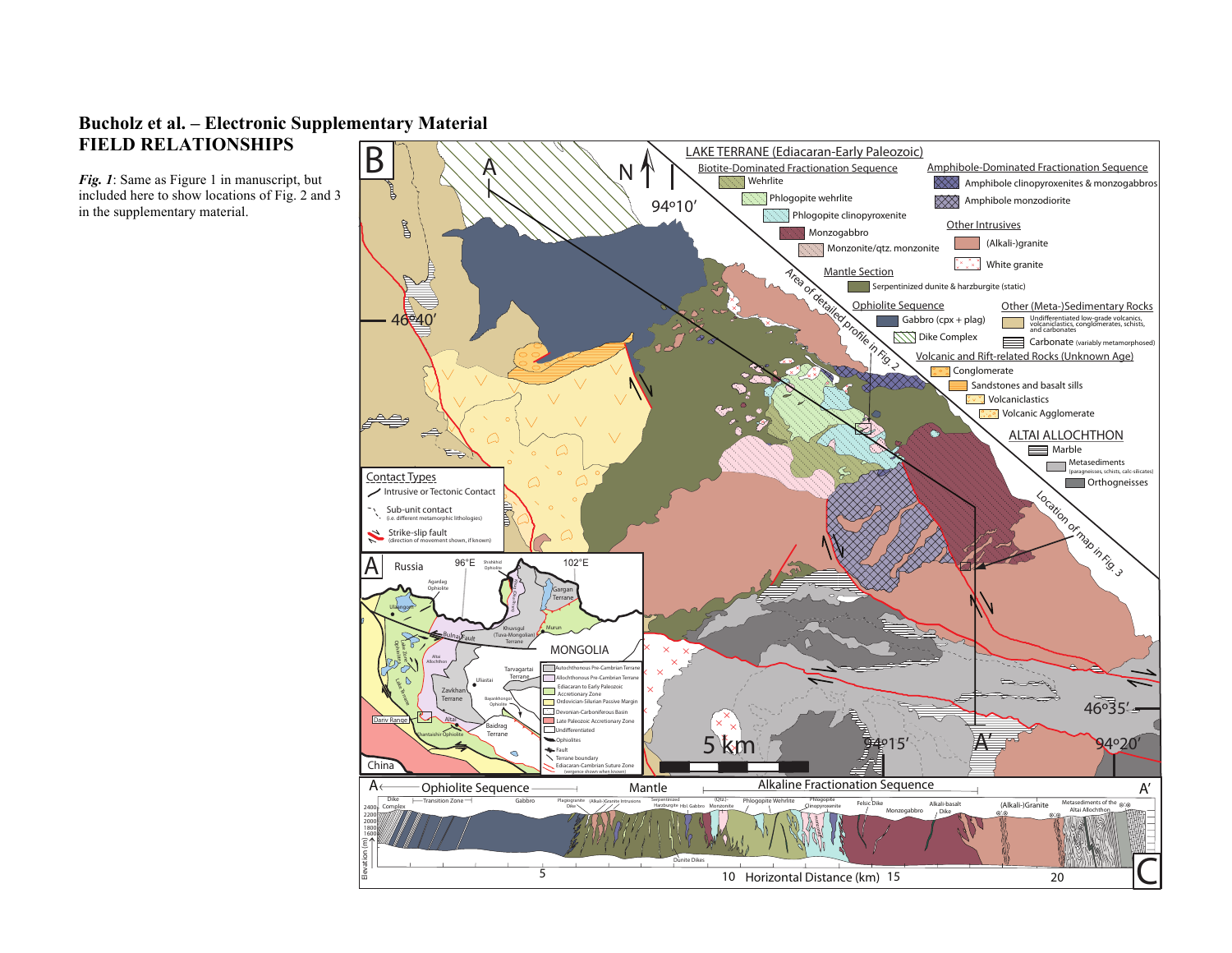

*Fig. 2*: Detailed WSW-ENE cross-section across biotite-dominated fractionation sequence with sample locations indicated (MO-11-XX). Location of cross section is indicated in Fig. 1. Whole rock Mg#'s (molar Mg/(Mg+Fe<sup>T</sup>)x100) corresponding to distance along profile are given at top of figure. Lithologies become more evolved from left to right, starting with phlogopite wehrlites and grading into clinopyroxene-bearing monzonites. Contacts are drawn as sharp lines for clarity, but boundaries between lithologies are gradational. Profile location is indicated in Fig. 1b. Mineral abbreviations: ol – olivine, cpx – clinopyroxene, phl – phlogopite, ap – apatite, bt – biotite, ksp – K-feldspar, pl – plagioclase, hbl – hornblende, qtz – quartz.